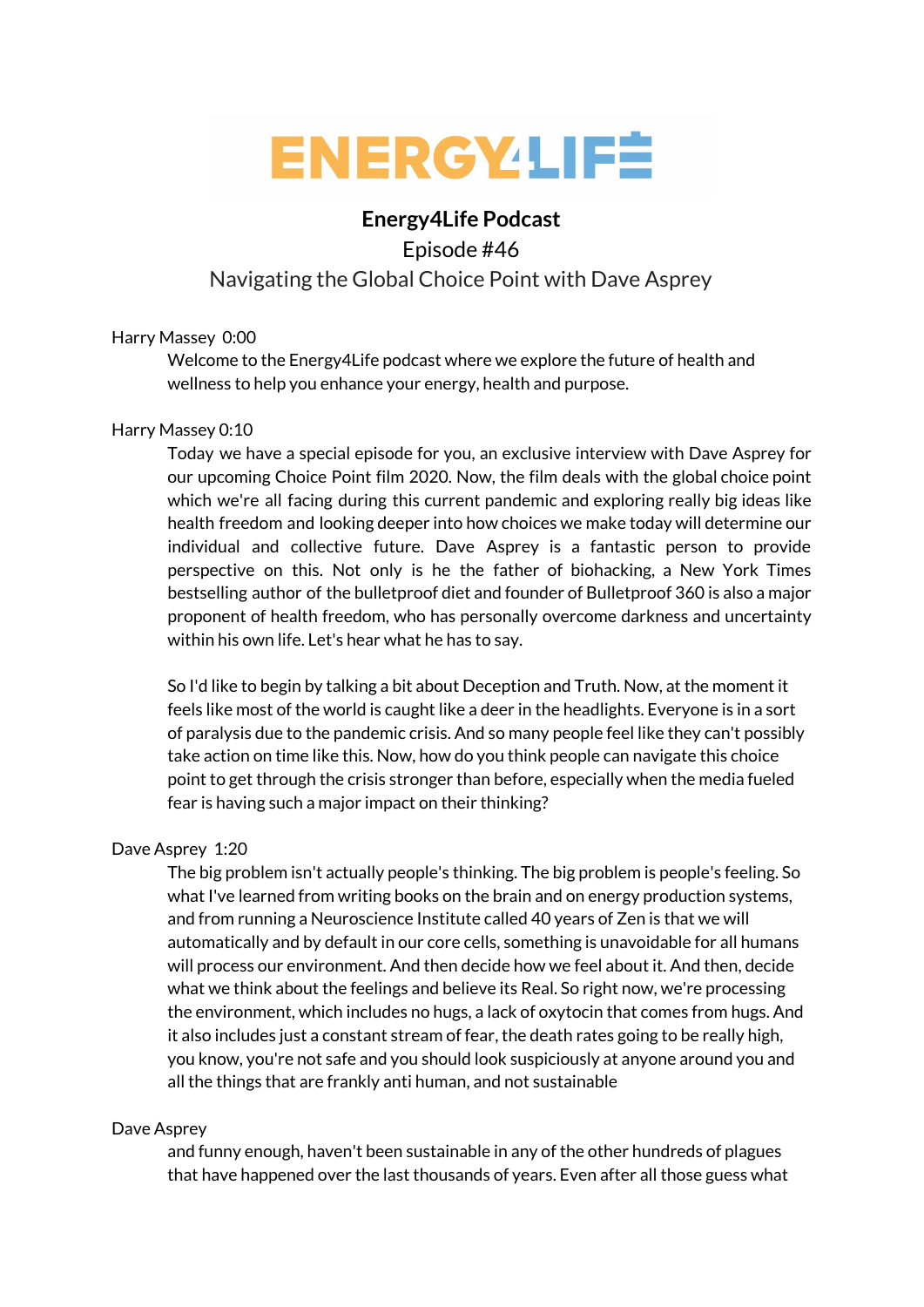people do, we hug, we kiss we reproduce, we have meals together and we always well. So, this is an aberration, but the feelings of fear are totally real. So then you have to step back and say all right, is the feeling something that is based on the actual reality or is it based on some ancient fear based system and really it is. If you look at this and you say, all right, the death rate is going to be 5%, which they At the beginning, even though in every other one of these in recent history, they always come out about two years after the plague and say, Oh, we were wrong, it was about 65 times less than we thought it was going to be, oops, we just didn't know how many people were infected with those symptoms, the same things happening here already. But you could be sitting here going, even if it's 5%, you're still relatively safe, because that would be an average of 5%.

## Dave Asprey

And if you look in Italy, say, well, who died? Who died the most? It turns out that people who died were on average 81 years old and had on average three existing conditions ahead of time ones that all were linked to the ways that the Coronavirus killed you. So now you got to look yourself and say Am I substantially under 81? Do I have one or more existing conditions? how healthy Am I think has gotten say okay Am I average because even if the death rate is 5% for average person, it's probably way less than that for you. Or maybe it's higher than that for you, in which case, maybe you ought to be a little bit afraid. And you should take some really good things like extra social isolation and all the other things that you could do even beyond what what most of us are doing as good corporate citizens. So I say corporate citizens, world citizens, but really pretty much corporate citizens is how it is in a lot of countries these days.

#### Dave Asprey

So what what does that mean? It means that the feeling of fear is real, the actual threat is not very real. And it's not this isn't important. It's not to say we don't want to track all these things. But is it worth destroying our economy?Is it worth destroying civil liberties?Is it worth destroying the fabric of society? over something like this, it's actually not in any rational thing. So you can sit back and say, Wow, look what's going on here and take a deep breath, and say, How do I support my community the best, how do I ensure my health as best as I can, and if you do that, you'll find That you can be relatively peaceful. And if you say, I don't have enough money, I just got fired. There's 26 million Americans who just in the last five weeks now are unemployed and probably more coming. You can still be relaxed and say, Well, the good news is, I don't have to pay rent for a while because I can't pay rent, and my landlord won't do anything about it. Trust me, they won't, and there will be government programs to help you out. And you're still in a very developed country where, really, you're not going to starve even if it feels like that. So just there is a feeling of safety that you can cultivate, and I think you should cultivate, and it's not a feeling of, you know, oh, everything will just be fine. You know, let's just ignore the problem is just to say like, it's a hackable problem. I am resilient, and I'm here as long as I'm here, and that's how you handle it.

#### Harry Massey 5:39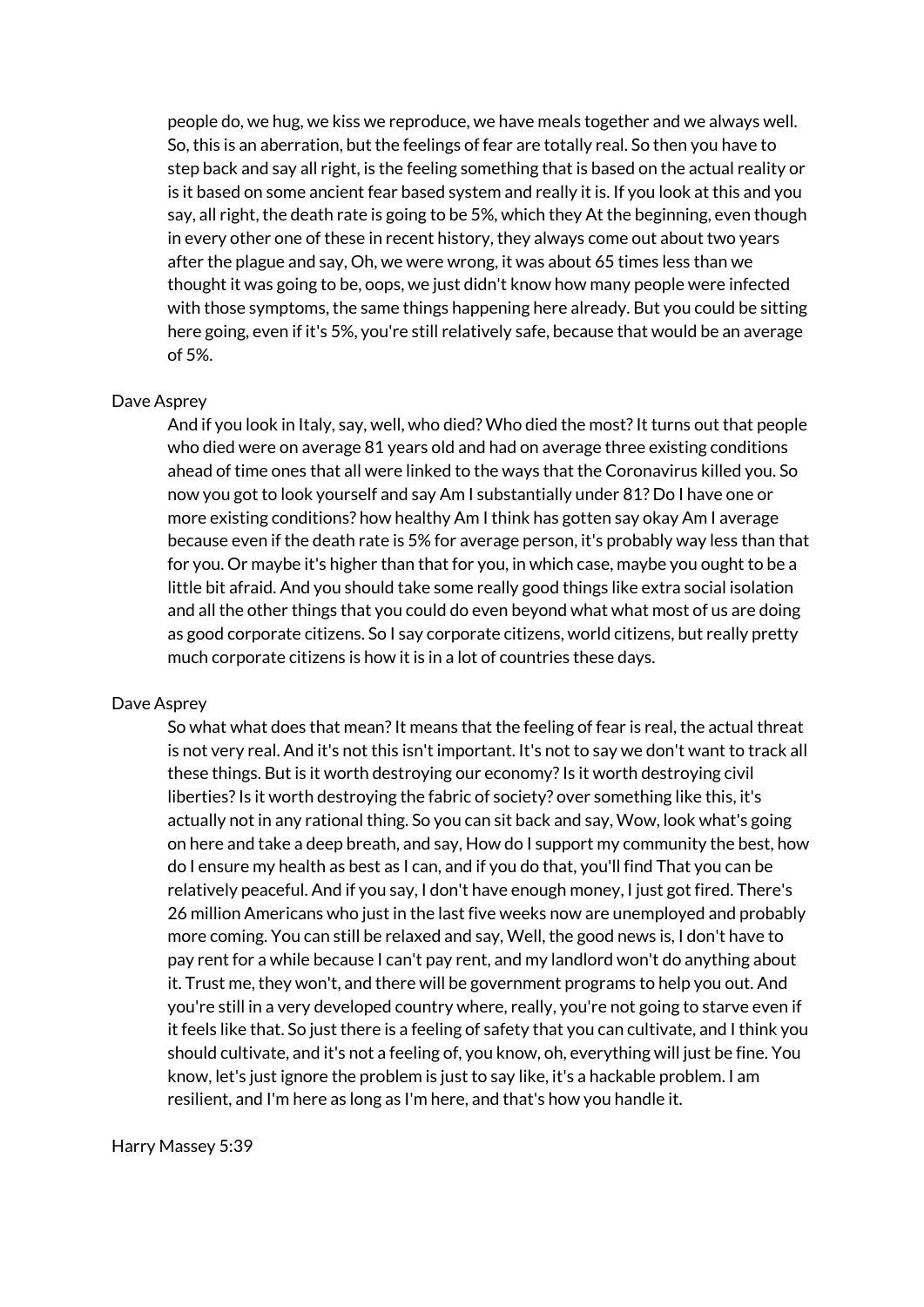So let's build off that idea of controlling your own mindset and overcoming a fear. I consider you to be a person with a great amount of courage and will that How have you been able to cultivate that within yourself? And especially for people facing difficult circumstances right now, whether they're business owners or people who are employed and faced with choosing an entirely new direction How can I cultivate that faith in the unfolding of the future, and gain the courage and willpower to move in a new direction?

## Dave Asprey 6:08

The first thing to understand about willpower is that it is a biological resource. My book called Headstrong hit the The New York Times science monthly bestseller list between homo Deus and Sapiens. It's I like to think it's a solid work of research and understanding of consciousness in the brain and what I came away with From after the years it takes to write a book like that, is that really, I would say almost incontrovertible evidence based on clinical studies as well as millennia of personal development practices in Ancient Knowledge all of this put together. So look, willpower comes from cellular biology. In order to have a Will you have to make electricity in your cells. And you make electricity from air and food inside a sub part of the cell called mitochondria.

## Dave Asprey

And here's where this gets tied directly to Coronavirus. So you won't have willpower have more electrons floating around that don't have an urgent task. When you do that, magically, you have more willpower. And they're saying what Wait, how would I go about doing that? It's it's kind of like this. If your cell phone goes into power save mode, it's not quite as fast but it still works right before the battery shuts down, while 48% of people under age 40 according to research are Running in power save mode right now. In other words, they're not doing all they could do because their body knows they can't really effectively turn food and air into energy. It's called metabolic dysfunction. And then everyone over age 40 has early onset mitochondrial insufficiency. In other words, they're running in power save mode instead of full power mode. And we just call that aging.

#### Dave Asprey

Now, it's entirely hackable. And since what the Coronavirus is doing is it's breaking down hemoglobin in your cells, which carries oxygen, which makes it so that you have less oxygen throughout your body. What's the first thing that happens? Well, we all know this. If you've ever been hung over a really bad cold or flu, you wake up and you go, Oh, I don't want to get out of bed. What's going on here? What's going on here is your in the case of Coronavirus. Your cells are actually making less energy and that's that I don't want to get out of bed. And in all cases whether or not there's an attack on your oxygen carrying system. It comes down to the body says I only had so much energy That I could make right now. And what am I going to do with that energy? Am I going to use it for inflammation for immune response for repairing cells for raising your body's temperature and a fever? Or am I going to use it to get yourself out of bed and think positive about the day?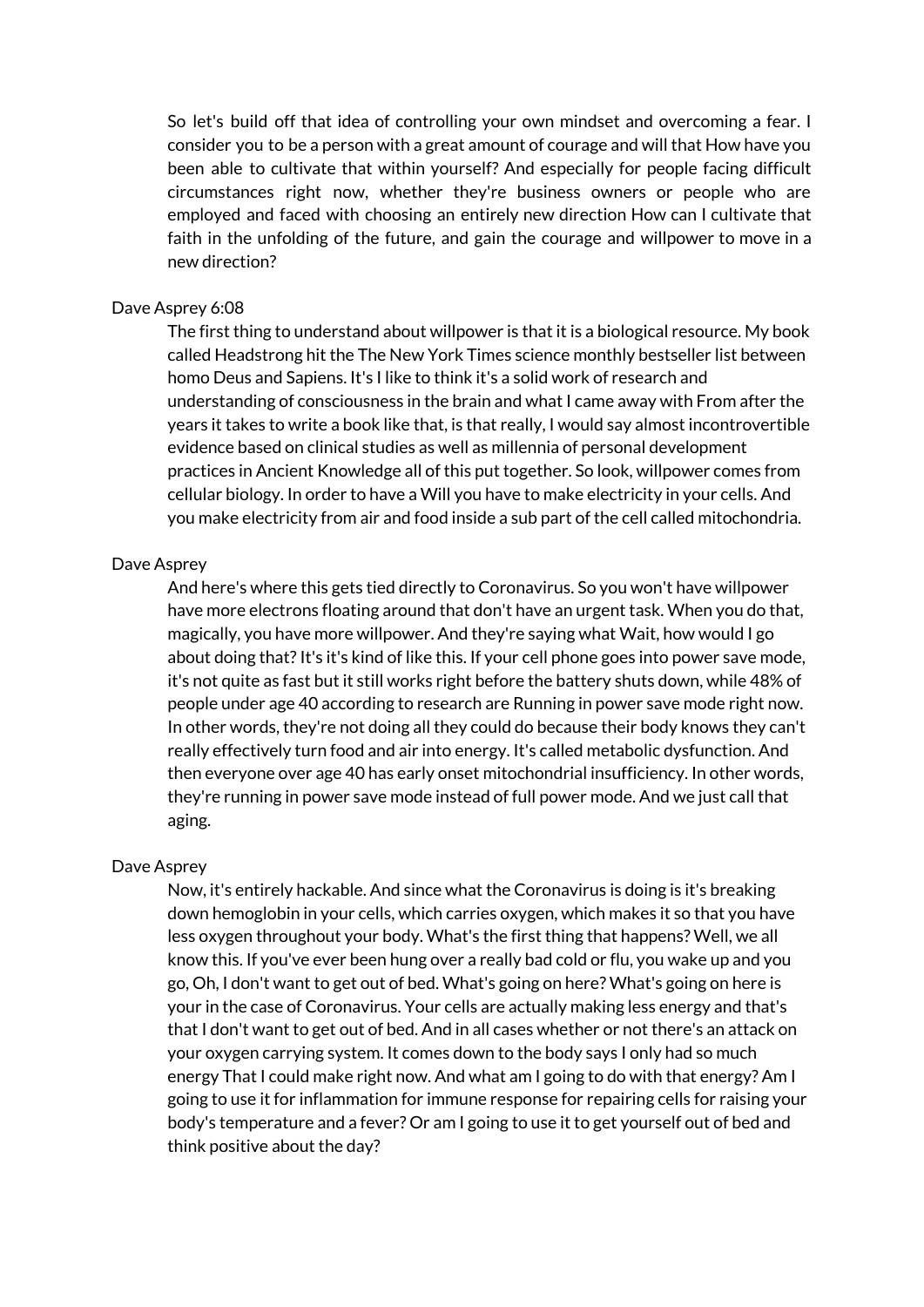## Dave Asprey

So most people, here's the thing, go to bed on time tonight, black out your room, get higher quality sleep, because it's correlated with better functioning mitochondria. Don't eat fried crap. Don't eat sugar, don't use alcohol as a way to get through the social isolation. Frankly, there are better drugs if you need drugs to get through it I'll call weakens your immune system like no one's business, it's a terrible thing to do. And smoking is even worse. Right? So if you're going to do it, I would tell you don't smoke anything good God, we got a thing that goes after your lungs. So if you're into such things you could eat something that contains cannabis if you really need an escape,

## Dave Asprey

or you could do what a lot of people are offering for free online for the first time ever meditation. You can learn breathing exercises. And there's all kinds of ways to do that. But breathing exercises, more oxygen, more oxygen, more electrons, more electrons more willpower. eating the food doesn't cause inflammation. inflammation is simply electrons that didn't go into you that went into making you puffy. I don't mean fat, those are puffy electrons. So muffin top isn't usually fat, it's actually water and inflammation, and some of them might be fat. But if your muffin top gets big and shrinks, every time your muffin top is bigger when you wake up, that is a direct measure of how much less willpower you have that day. So you manage inflammation to have more willpower.

### Dave Asprey

And then if you get if you catch yourself in these automatic negative thoughts this mean voice in your head. There's a very, very clear and direct line you can draw between that voice in yourself. And this comes more out of the personal development side of things. This comes out of the teachings and the findings from the 40 years of Zen neuroscience program. And it is that if you are thinking a negative thought, what what the Buddhists would call hindrances or aversion. those thoughts are actually not you. Those are the automated defense systems, your threat detection and aversion system that all animals have, including humans. It's designed to be in charge, because it doesn't even know that there's a conscious brain in there, that's you. It's the same thing that runs an ape or a zebra or, frankly, a cactus.

#### Dave Asprey

We have these basic rules that we run as life forms. And that comes up to the mean voice in your head. So if you wake up, go, Oh, the world's gonna end Look, that's a form of fear and aversion. And frankly, that is not even you talking. That is the automated self defense part of your meat, but it's not you. And you could sit here and go, Dave, now you sound like a crazy person. I, I have direct proof of this. You don't even need electrodes on your head the way I do it. All you have to do is think back to some time in your life where you accidentally leaned against a really hot surface like a hot stuff. Because what happened is you leaned against it, and then You pulled your hand away really fast before you got burned. And then you said to yourself, good thing I pulled my hand away so quickly.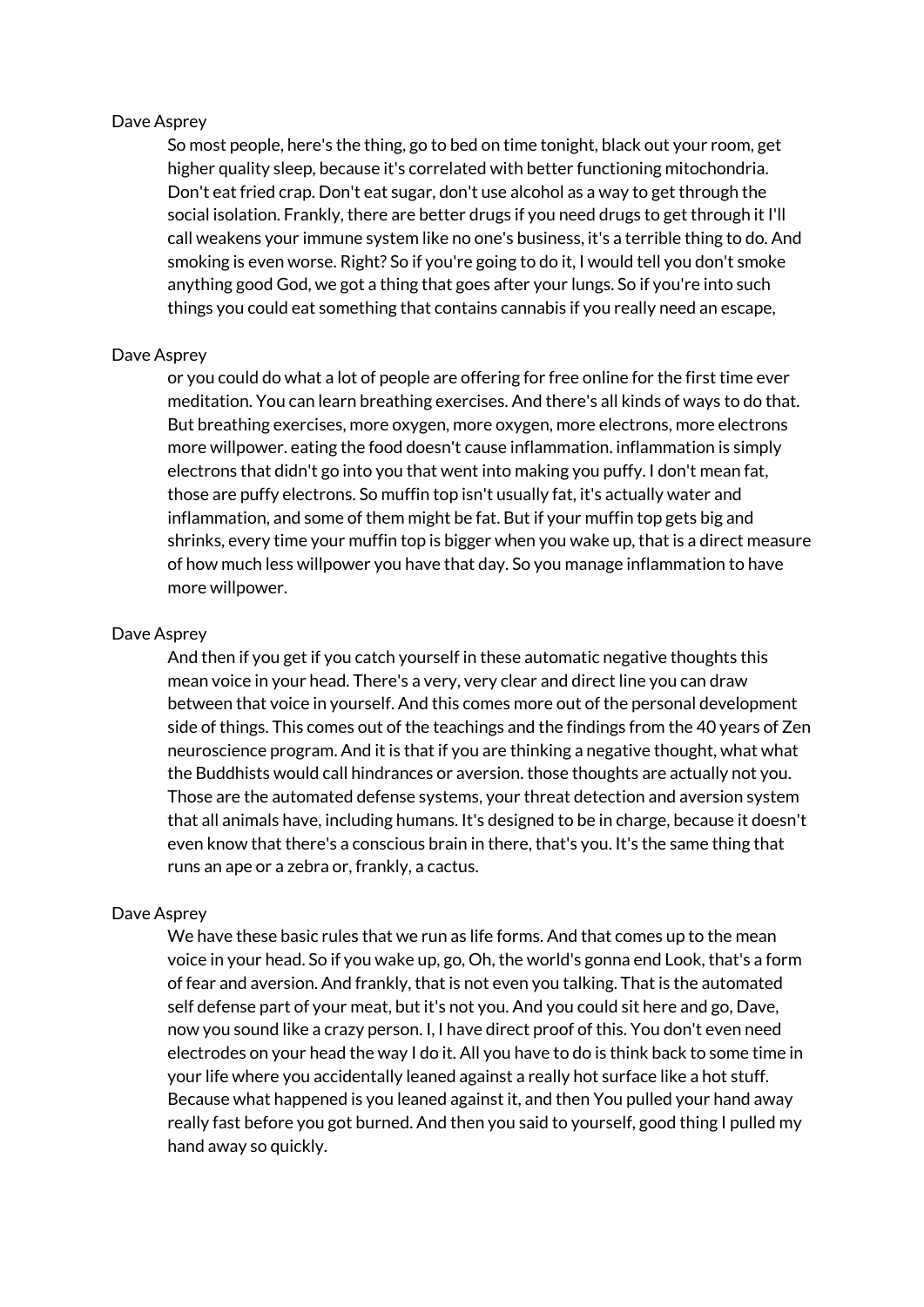## Dave Asprey

Now, did you decide to pull your hand away to go? Oh, wow, that feels really hot. I guess I should move my hand away and decide to do it. Did you say my smell bacon? Oh no, that's my hand. I've got it. No, something that wasn't you pulled your hand away. And that thing is the same thing that says mean fearful, scary bad things to you in the middle of the night if you're worried about the Coronavirus. So the way for for achieving more willpower here is you simply say, all right, anytime you hear that voice, okay, it's there to serve me. It's not serving me right now. STF you literally stop listening to the voice. It has no power. And when you do that, your body eventually especially doing breathing exercises, meditation, it will learn Hey, you don't actually have to spend energy on that.

## Dave Asprey

Because if you only make so much energy Every day, right then you can do. Your body can do protein folding, anti aging, digesting food, thinking, feeling emoting heartbeats, exercise, all those stuff loving kindness hating, worrying? Well, if you can spend a little bit less time worrying a little bit less time fear, it's actually not time, energy and the energy there goes back into self repair or goes back into willpower. So the fewer negative thoughts you have, the more you just accept them and just let them go. Instead of dwelling on them, the less electrons you're spending every day on them. And that is the path of willpower. It's more energy by eating the good foods, don't eat the bad foods, and stop throwing energy away on the thoughts that don't even do anything. And then meditate and do breathing exercises along the way. Oh, and coffee coffee gives you a power Hey.

## Harry Massey 13:14

Right now, for instance, there's a tremendous amount of fear around the COVID-19 virus, and viruses in general. Whereas in reality, there are 380 trillion viruses in the human body at any moment in time. And in fact, they act as messengers to help our body learn and adapt to changing environments. Is it really the virus that's the problem? Or do you think it's our environment, whether internal or external?

#### Dave Asprey 13:40

Somewhere around 6-8% of your DNA is viral in origin. A lot of people don't know this. But we accumulate the genetic code of viruses in our heritable code. What that means is that viruses are pretty much unavoidable. You like going for a swim in the ocean, you are exposing yourself to billions of viruses, it is a wash and then, in fact, they're everywhere. So it's bacteria. And it is only a very recent phenomena where we actually had any knowledge or paranoia about about germs. And this came about, it turns out because of agriculture, when we started doing agriculture, maybe 10,000 years ago, people started getting crowded in cities with poor sanitation, and we had our first pandemics and we learned pretty quickly to be afraid of others. And to be afraid of others means anyone who looks different anyone from another town, they might be sick.

#### Dave Asprey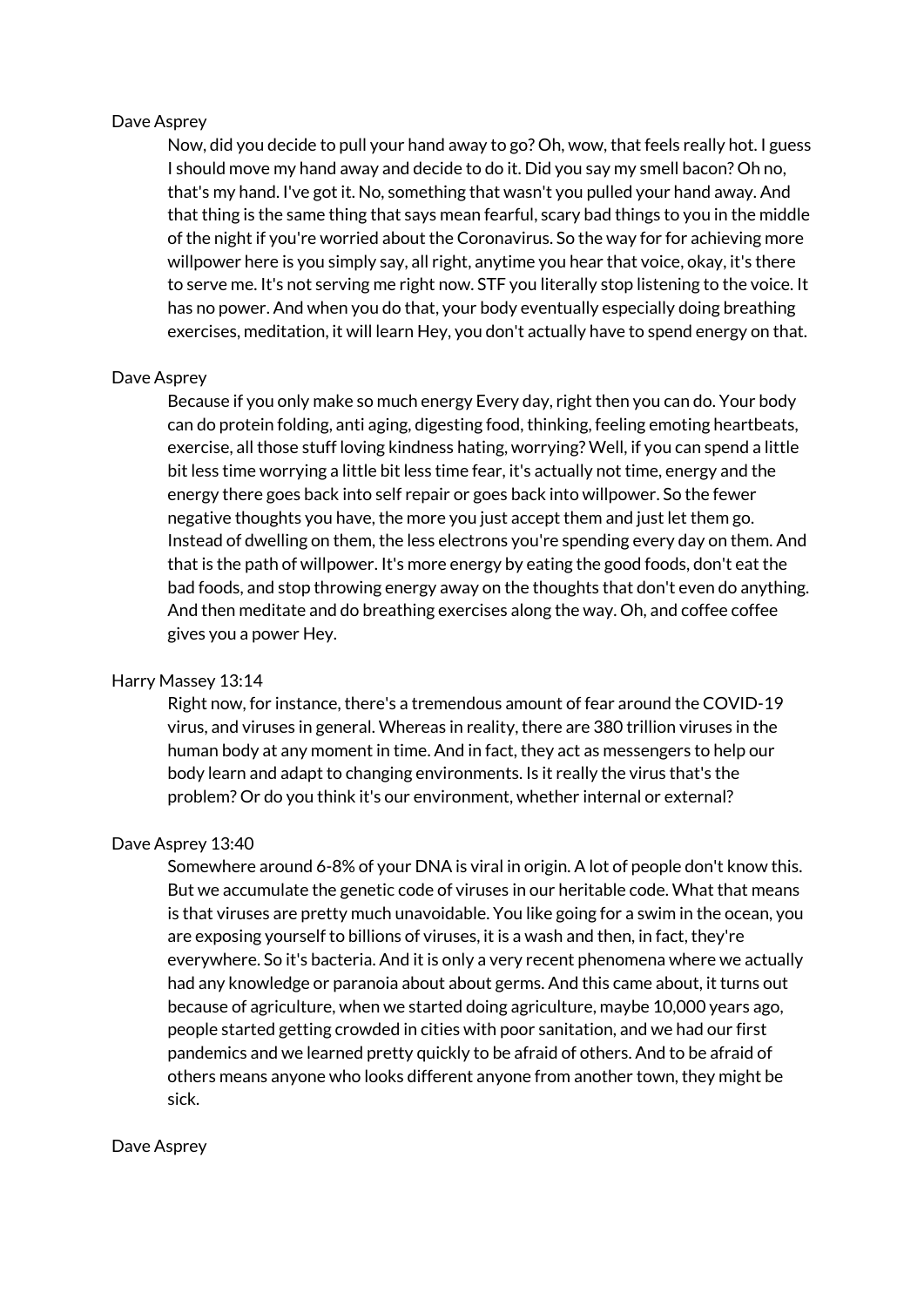In fact, enough generations have that happens. And pretty, pretty soon you have xenophobia, and you have fear of germs. And people didn't necessarily know where what germs were or where they came from. But they didn't know people who were different were probably dangerous. And they're probably dangerous because we kept getting pandemics that traveler came into town and two weeks later or when people are sick, or you just don't know why. But over time, small families even evidence going back hundreds of years, oh, there's a pandemic, people would automatically go go isolate. In fact, some of the great works of the Enlightenment were made during plagues, because the people who could afford to, would go off into their summer cottage or something and not talk to them for six months. Well, they wrote something because of a plague.

## Dave Asprey

So this idea that we're going to be virus free and we're going to somehow wash viruses away with rubbing alcohol. It's a fool's errand. If you were to right now, take a swab of what's going on around you in your just cleaned home, you would find an amazing array of bacteria and fungi. And how do I know this because my company called home biotic actually makes test kits, the first test kits that you can get that allow you to look at the presence from looking at the DNA of all of the different bacteria and all of the different fungi that are in your homes. Because toxic mold is a major issue. It's in 100 million homes and makes you more susceptible to viruses. And that's if it's in a home that's just been cleaned. So what the heck, how do you how do you fix this? Well, you can't, the only thing you can do is you can make yourself highly resilient. You literally want to make it so it's really hard for a virus to kill me as hard for bacteria to kill me. It's hard for anything to kill me, because my body's automated self defense systems work really well.

#### Dave Asprey

And this is why don't forget the vast majority 80% plus of people who get the COVID virus don't even know they got it because their systems work. And if you do the things that allow your system seems to work, the odds are that you probably won't get sick or I think I had a cold last week, I'm not really sure I woke up a little weird one day and I was fine. That's how we're supposed to be. And this is why diseases like diabetes, high blood pressure, cancer, Alzheimer's were unknown. In traditional societies where people rolled around in dirt all the time, because you live in a jungle, you can wash in the river, make a little soap from your fireplace and some animal fat. But it wasn't like we are now. So just you got to take a deep breath and say, How do I work on myself? Because when you do that, right, you are not going to have problems with viruses, like most people, and if you do, they're hackable, because you've got excess resilience, excess capacity, and that goes right down to the beginning of the conversation around willpower. The same stuff that gives you a power gives you immune function, and it's a highly functioning well oiled machine of a body

#### Harry Massey 17:35

Incredible. So if you have both your willpower and your health by giving your body more energy, we can take that a step further, and say that your entire experience of the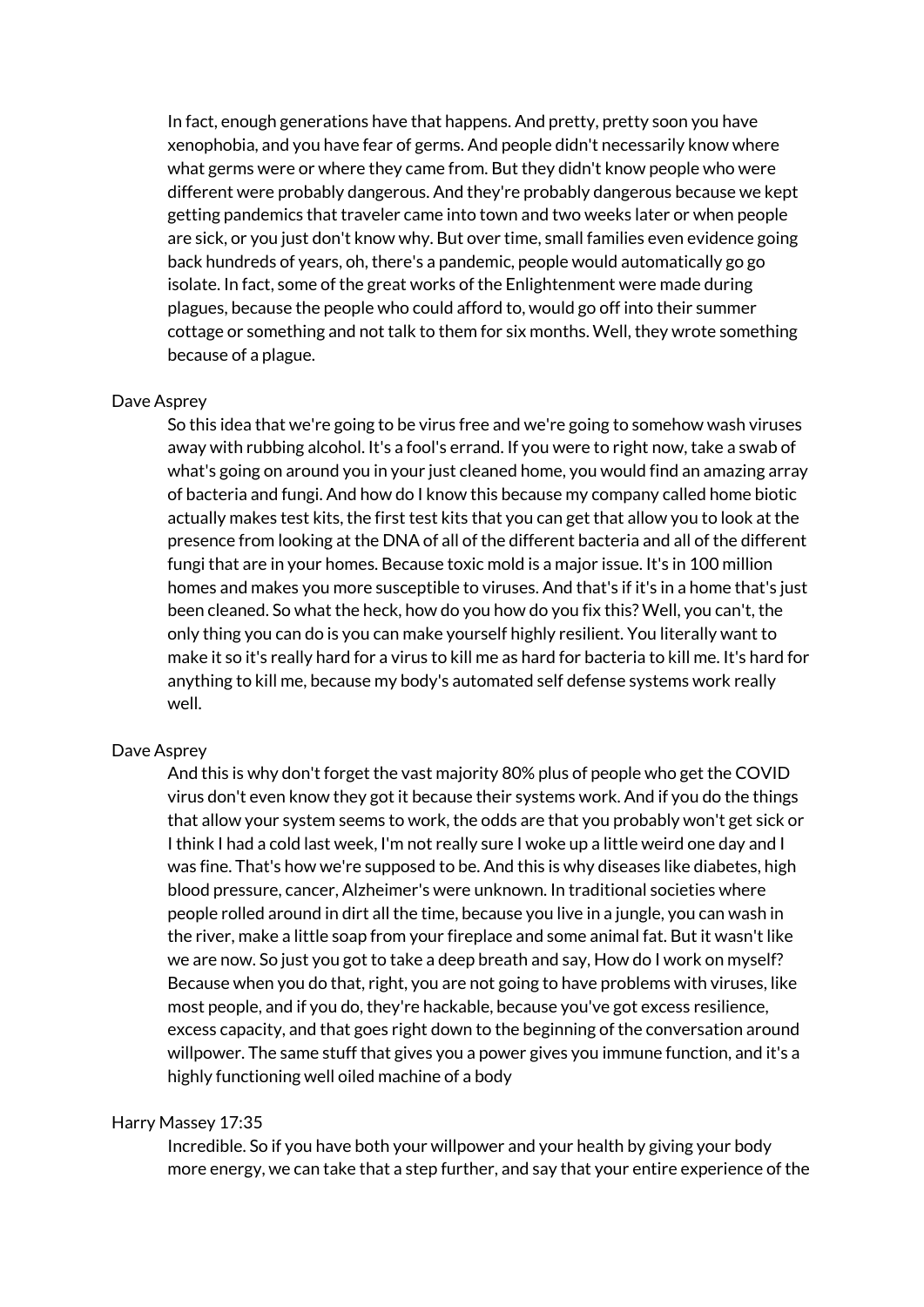outside world is directly related to what's going on internally. Meaning you can also hack your reality. So where can people direct their energy and willpower right now, whether they are isolated or quarantined or social distancing or in a full lockdown To create incredible futures for themselves and change that in reality, right before their eyes.

## Dave Asprey 18:07

You might ask yourself, then, hey, what am I supposed to do here? Because even if I don't believe the fearful voice in my head, they've just said 26 million people just don't have their jobs anymore. I think we might go into a recession or a depression or I don't know, but it looks like it's raining fire and locusts are coming. By the way, look around, there's no fire, there's no locusts. And you're actually at home. And you can order takeout and it magically shows up. Oh, so terrible. And you can go to Amazon and order stuff and it might take a little bit longer than one day to get there. Like, this is the best pandemic in the entire history of humanity. I'm serious. We're all at home or talking over zoom every day. You know how they used to do pandemics? You could only shout across the balcony if you had a neighbor. That- that was it because we didn't have phone systems for most of these things, much less the world at your fingertips and free streaming video and the ability to play video games all day long. And food delivery and pretty much electricity and water and everything just still works. So this is like child's play pandemic.

### Dave Asprey

So just keep that in mind that you have more knowledge, wisdom and experience at your fingertips than the President of the United States had in 1950, or the king of any country had at any time before that, more than any intelligence agency anywhere more than all the librarians and all the universities 100 years ago, for free, just sitting right there. If you're willing to spend a few hundred bucks on books. Whoa, you could listen to podcasts. Yes, I happen to run a big one. But there's free courses online. So right now you could sit down and say, Well, you know, it's the end of the world. I'm just too worried. I can't really focus, I couldn't do anything. Or you could say, wait a minute, right now there's 26 million people looking for something to do. Maybe I can find something for them to do. Maybe they'd be willing to do it for less than they would have been willing to do it for before. And so if you're trying to start something, you can say, you know, guys, I need help. I don't have enough money to pay you anything more very much. But like, I'll make it worth your while. Like, let's, let's play. Let's create, let's do something.

#### Dave Asprey

So now is the best time ever to say, All right, I'm going to start something new. Because you don't have to shave every day. You don't have to commute. You don't have to put on certain appearances that actually take time especially if you're a woman, your your lack of makeup and clothes that takes you know, on average, 45 minutes in the morning if you're going to go do the professional business look. Oh, that's gone. You can replace that with 45 minutes of deep breathing exercises and stretching done for free over video. So saying, Oh look, I'm going to do this class, I'm going to do these things. And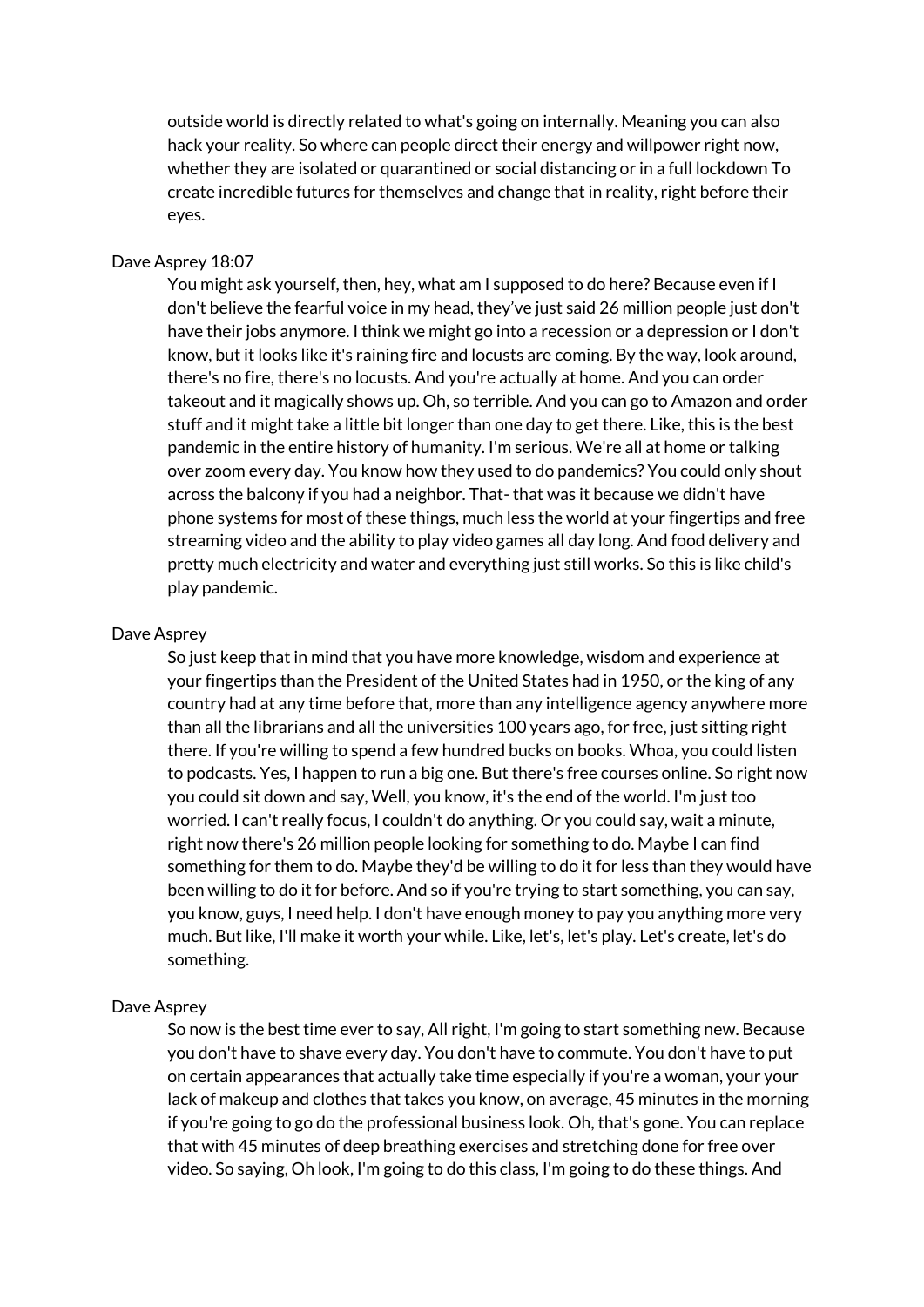then say, Well, I'm kind of feeling on fire this morning, I'll make my coffee, which by the way, didn't cost you five bucks, it cost you about 50 cents, maybe \$1 for really good quality coffee better than the stuff you were getting, after waiting in line for a long time on the way to work. And then you can go and you have the world at your fingertips, just like that. And if you want to learn a language, learn a language. And if you wanted to do anything else that's ever been on your, on your your list your to do list, you can do. All of MIT courses are online for free. There's literally poor countries now, where you can get a degree in MIT studies where you go to a local university and you just watch all the lectures from MIT. So like the world's your oyster, and that is the actual fact.

## Dave Asprey 16:55

Right now is the time to learn. You can call anyone you can connect anyone and it It's easier than it ever has been. It just feels less easy. So that, that would be my biggest takeaway for you is it is possible to do things now, even if you just lost a job, even if you're worried about your rent. One thing about being worried about your rent is, well you're probably not paying it. So what's to worry about? Your landlords worried now and eventually you might have to move. But I promise you right now with 26 million people who are all out of work and all not making rent, they're gonna have to get in line to evict you. So you've basically got free rent for probably six months and the government will probably come in and save you. So that's how it is. I can say that I am not in a situation right now where I'm worried about making rent.

#### Dave Asprey

What you wouldn't know is that I used to weld truck frames for a living toy truck frames that were sent to the plant that is now the Tesla plant in Fremont, California. And if you had an early 90s Toyota pickup I apologize, but I have spent a lot of my early life worrying about writing And just being a month a month, where if I had an extra 50 bucks, I was pretty excited because then then I could pay off one of my credit cards a little bit more. So I would just tell you, the best time to start something new and to make a really big difference is when it feels like you have nothing to lose. And now maybe that time for you at which point, okay, great. Oh, what am I gonna lose? There's anything to lose. So start and swing really big. The worst you'll do is be right where you are. And that sounds a little bit crazy. Seriously, when it feels like the sky is falling. That's when the big dogs, people, the billionaires, they come in, they start buying everything. And you may not be a big dog, you may not be a billionaire, but that's also when you can start things because resources are freely available. People just want to do something, right? So you'll you'll get access to people you never would believe and just remember that this is the time of abundance.

#### Harry Massey 23:47

Was there a time in your life where you were at that place, struggling with money and managed to turn it around?

#### Dave Asprey 23:53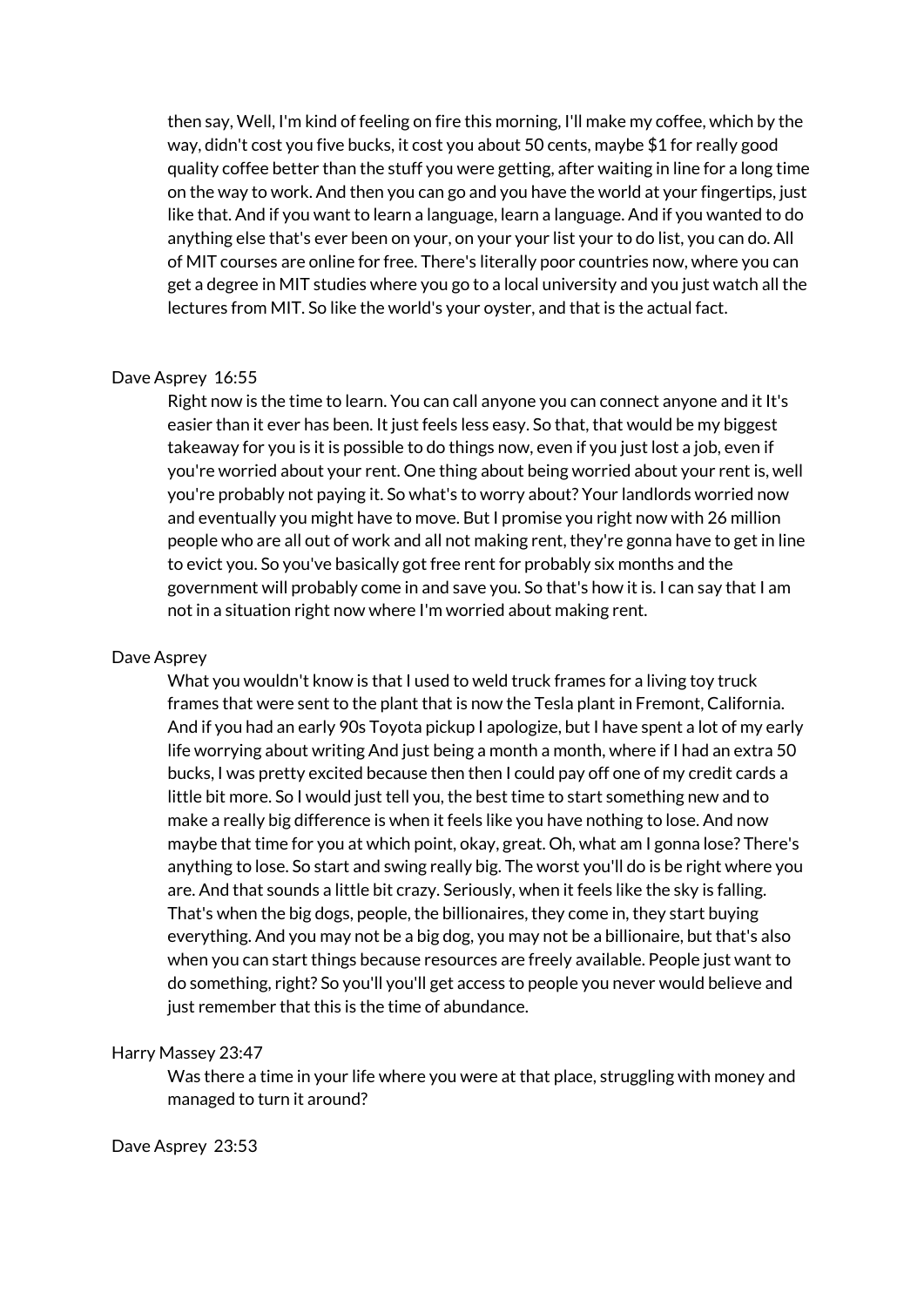When I was 26, I made \$6 million. I was a co founder of a part of a company that held Google's first servers when it was just two guys and a computer. I imagine how far that's come in the last 20 or so years. But the sad thing is, I lost that \$6 million, two years later, when the company I worked for went bankrupt during the dot com crash. And all of a sudden all the roads in Silicon Valley that have just been full of traffic, they're empty. And all of the people who used to be working were riding their bikes around because we didn't know what to do. There was literally no work for all these people for two years. So I did what a lot of people decided to do. I said, I can't find a job anyway. I'm gonna go back to school. So I applied to go to business school. So did about 10 times more people than normal, because these are people who said, You know what?I think now's a great time to educate myself because there's a pause going on.

## Dave Asprey

And during that time, I did get my degree and I managed to work full time while I got my degree. And the company that I worked for, made it through the crash. Not that first company, I got a new job. made it through the crash. And eventually was sold for \$600 million, even though it was going through an economic downturn, so it's not like, even though there are 26 million people without jobs, it's not like there isn't still stuff going on right now.

## Dave Asprey

In my case, I didn't make any money other than my salary from that second job. And I was still living paycheck to paycheck. And I did that for about four years. And finally said, All right, I'll get a normal, mid level, mid level executive job and all of that. But took four years where I said, the I don't really know what's going to happen. But something else magic happened at the beginning of that. This is I said, since Nothing's going on, and I haven't I've just finished business school and I haven't started a new job. I'm gonna take three months off, and I am going to go to Asia. I'm going to learn to meditate from the Masters in Tibet. I am going to travel to China and I'm basically going to learn things that I've been wanting to learn about the esoteric side of things in a parts of the world where they were invented.

## Dave Asprey

So I packed up my apartment and put on a backpack and spent three months doing this and this is during the time that I went to remote Western Tibet and then went to Mount Kailash, which is considered the holiest mountain in the world. And I had Yak butter tea on the side of the mountain that turned my brain back on. That was the inspiration for bulletproof coffee. And along the way, I had trekked to Annapurna base camp, and I damaged my knees really severely to the point I could barely walk and I knew I needed collagen protein to fix them, but you couldn't buy collagen protein back there. It wasn't a product.

#### Dave Asprey

So I went to a little Chinese restaurant along the side of the road. It was the only restaurant in the town and the walls are made out of mud and Yak dung. And I ordered the only collagen thing they had it was a bowl full of pig's ears, cold boiled pig's ears, the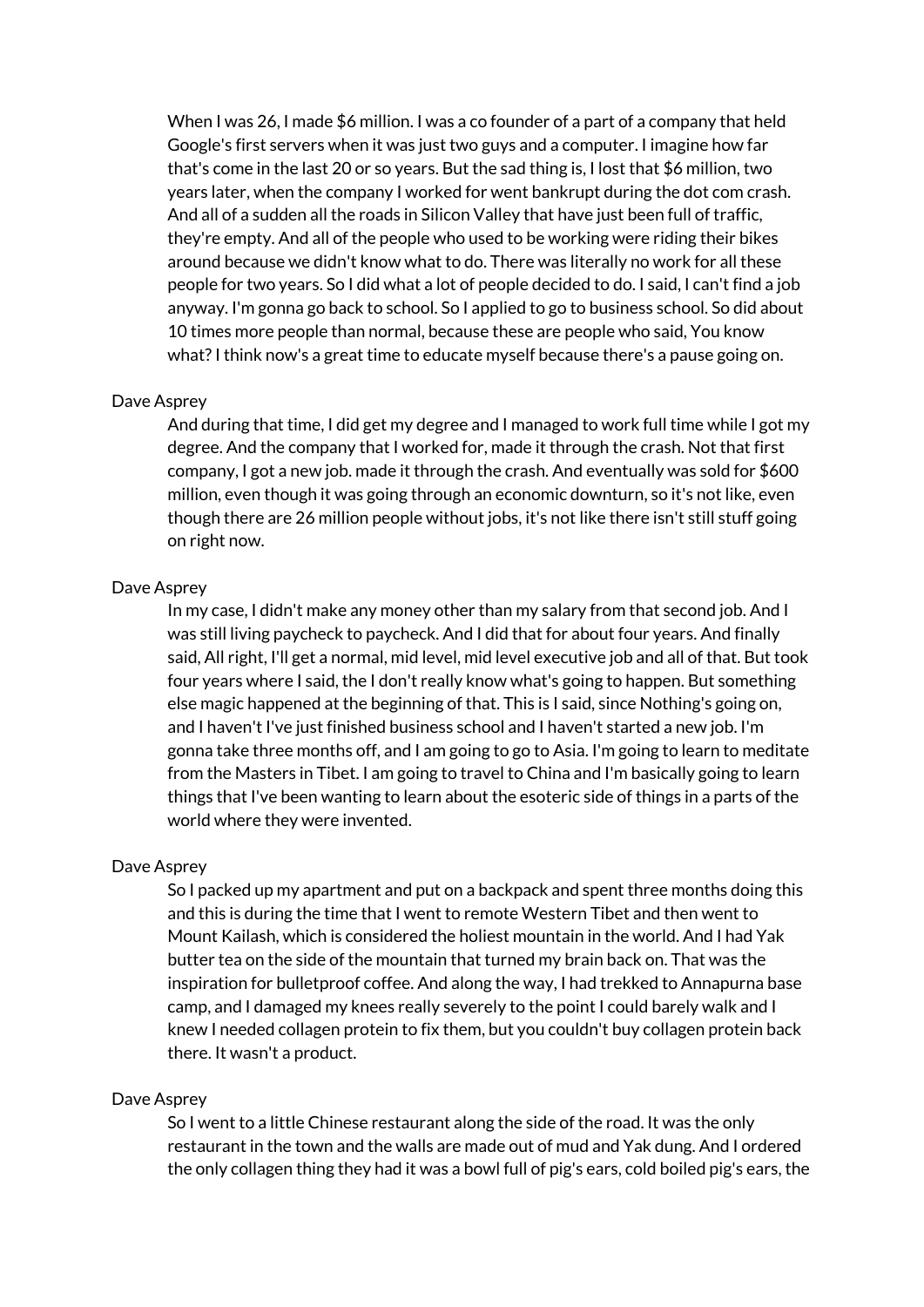worst meal I've ever had, and I ate them. The next day, I could walk you Because I just needed the building blocks for that. And you fast forward to today we've done 200 Million Cups of bulletproof coffee people have lost a million pounds on the bulletproof diet. We're the number two largest collagen, collagen company in the world. Selling collagen you find our stuff at Whole Foods, the bulletproof collagen, people put it in their coffee, like I taught them to do is become a major thing. Because of one trip that I took when I couldn't get a job.

## Harry Massey 27:36

That is an amazing story. And what a perfect balance of Eastern and Western thought that inspired Bulletproof. How do you think we can bridge the knowledge gap between chemistry, Big Pharma, functional medicine, biohacking, etc on a larger scale, break down the barriers to create a more holistic and inclusive view of healthcare? And what are the advantages of doing so?

#### Dave Asprey 27:58

When I came back from my trip to Tibet, I'd had these constant thoughts about, you know, I've spent so much time in the anti aging nonprofit field, I have run a nonprofit, I have met people, three, sometimes even close to four times my age who are more energetic than I am people are doing really, really well. And there was there's this whole universe of anti aging that's unknown. And there's another group of people who are really into cognitive enhancement and smart drugs, and it's unknown. And then there's bodybuilders, and there's professional athletes and astronauts and neuroscientists, and no one talks to anyone. There were a lot of barriers.

## Dave Asprey

So after a lot of thinking, I created this term called bio hacking. And it just got added to the English language as a new word in the Merriam Webster's dictionary, and my name is there in the online definition of it, which is remarkable and unexpected. But the definition that I wrote when I started talking about this is the article Science of changing the environment around you and inside of you so that you have full control of your own biology. Now, what does that mean? It means that that unites us all. It means that if you want to be the fastest person in the world, okay, that was controlling human biology, you just want to be calm in the face of a storm. You're controlling your biology. You want to be the best entrepreneur or controlling your biology. You want to have enough energy at the end of a long commute to come home and play with your kids. You're controlling your biology 150 years. Yes, you're controlling your biology.

#### Dave Asprey

And the key words are change the environment around you, and inside of you, and that unites people working on gut bacteria unites people working on on biochemistry, it unites people working on psychology, on emotions on on even the spiritual side of who and what we are. Because what's going on inside of you is partly your thoughts and partly your biology it's part chemical as part electrical, it's part magnetic. And Heck, it's part love. And it leaves room for people will argue very clearly it's part God, or gods, if they're polytheists, it doesn't really matter, because we're talking about is how do you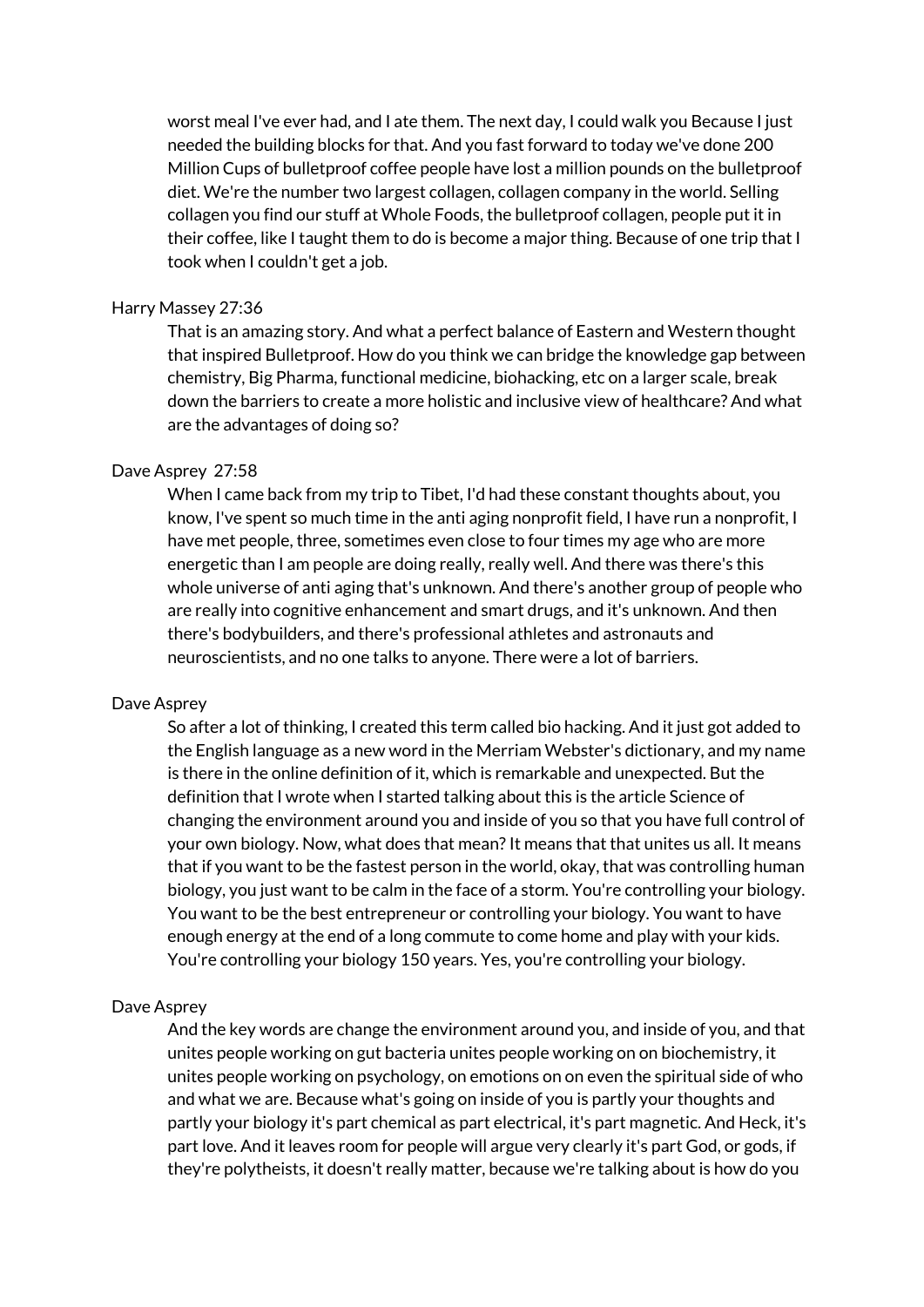change that stuff to get what you want. And very specifically, I didn't patent or trademark the name. I said I want this to be a community movement. And today there's millions of self identified biohackers who are saying, you know what, I'm not a health and fitness guru. I'm not a, you know, health and wellness kind of interested person that didn't do it For me, I actually wanted to be the best software developer in my company or in the world. I wanted to be the most impactful whatever. I wanted to be the best lover, I want to be the best friend, the best son or daughter or father, whatever it is that I wanted something more, very different than I wanted to be healthy.

## Dave Asprey

That's actually just table stakes. And in order to do that, you have to unite all of those elements. And the way you bring it together is by understanding, it's about you having control of yourself and getting every single tool on the planet at every A single level to get you to do that, and we have a right to those tools doesn't mean we don't have to pay for them if there's someone else's tools, but we have a right to acquire them, access them and use them to make ourselves the very best, most powerful humans we can be. And when we share our progress via tracking with things like this ring that tracks my sleep quality, by sharing our data with others by using machine learning and big data, to learn the nature of human behavior, and to share what works with other people in a way that was unprecedented even 20 years ago, yeah, I'm talking about social media, email, even documentaries like this. Well, what we're going to find is that we know more about the human condition than we ever did in all of human history and therefore we can hack it.

## Harry Massey 31:40

That absolutely sounds like the ideal. Unfortunately, it seems as if any scientist that comes out against mainstream medicine is immediately shunned, loses all credibility in the scientific community, or more often than not, is stripped of their ability to practice. What do you think is the mechanism behind that corruption?

## Dave Asprey 31:57

There are two kinds of science. And it took me a very long time to understand this because I grew up with a kind of science in my family that has a big S. And this is Science as a religion. And what this means is that you tell yourself that you know how things work. Therefore, your picture of the world is the real one. And anyone who has a different picture of the world is a charlatan, a fraud, a quack, you pick your personal insult. And the line of thinking that is never spelled out is exactly this. That can't happen. Therefore, it didn't.

## Dave Asprey

And this means that every time someone stands up and says I noticed that there's this interesting side effect. In fact, I'm a doctor. And I've noticed that in 20% of my patients Oh, and I tested for it, and when the doctor holds up their hand, then the people who are on the other side of the debate, usually it comes out of academia. And they're saying, well, that can't happen, therefore it didn't, therefore, you're lying. Therefore, you're a bad person. Therefore insert a smear campaign here. This happens not just in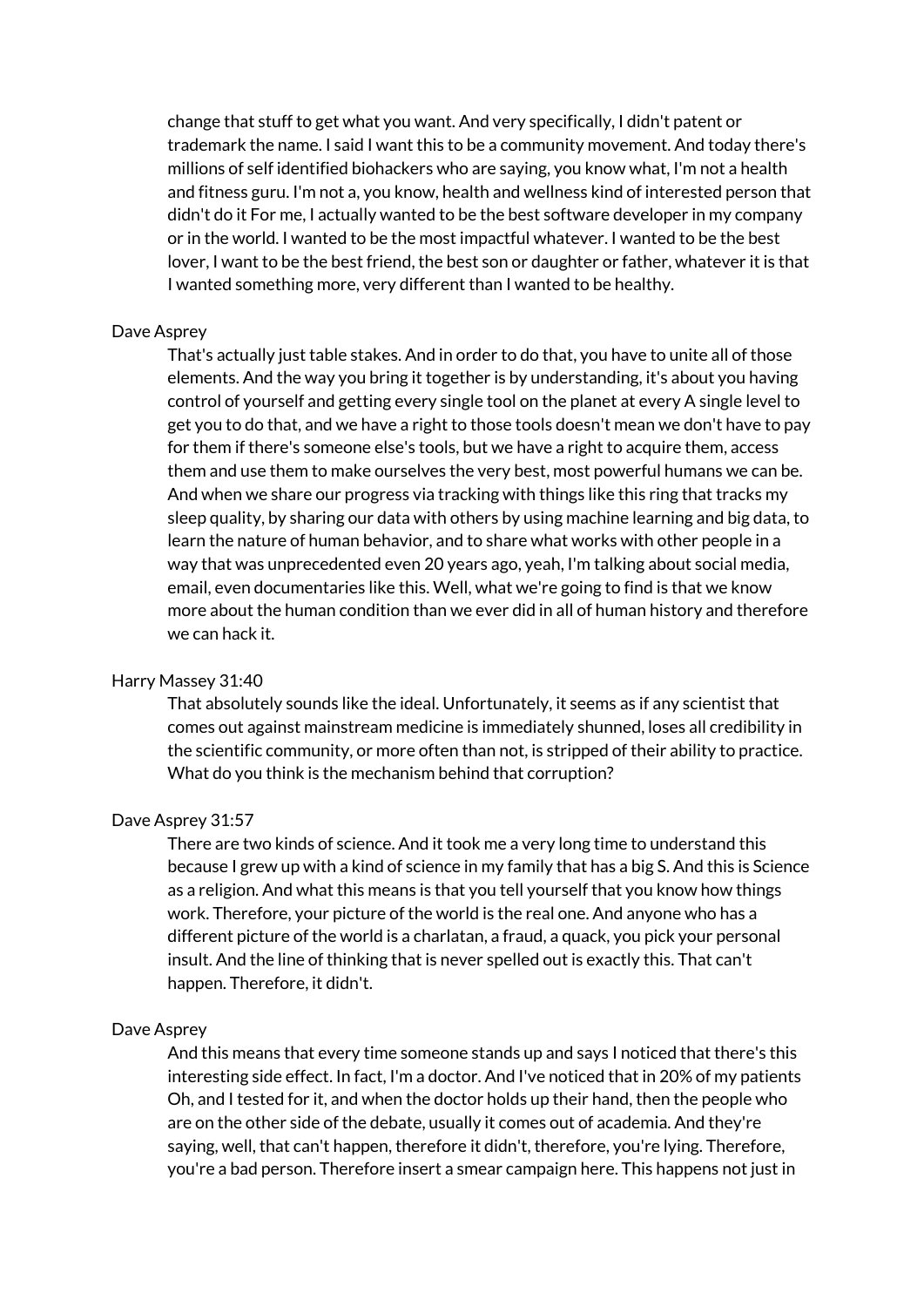medicine, it happens throughout academia. It is incredibly politicized. And right now most of academia is funded by private donations. It's no longer the National Institutes of Health. It's no longer the the venerated government bodies that have paid for this advanced research the national laboratories and things like that. It is quite often, oh, this billionaire donated 100 million dollars and we're going to focus on these things.

## Dave Asprey

And then when it comes to medical schools, there is a very well known in the US collusion between that medical schools and pharmaceutical industries. And this actually goes way back to the 1930s. And in the 1930s, there was a guy whose name is Morris, either Fishburne or fish buying and forgetting his name, founder of the American Medical Association. And this guy wanted to purchase the most effective microscope on the market at the time, there were only five of them in existence, and they were just making groundbreaking discoveries. And when he couldn't do this, he said, All right, I am going to solve this problem. And this is right when there was a schism in medical science and the schism was our humans chemical, or our humans electrical.

## Dave Asprey

And as you probably have figured out by now, we're both we have to make electrons from the chemicals so you can manipulate us one way or the other way. Are we magnetic Yes, because anytime there's an electrical flow, there's magnetism created so We're all three, are we light based? Actually, yeah, your DNA makes one photon of light every 40 seconds. And your mitochondria make a lot more than that. And the bacteria in your gut make even more than that. So which is it? Only science with a capital S with a religion would just assume and believe that it must be one of the above your all of it. And that's okay. But if you make that core assumption, and then you base your entire career, and your entire industry on believing that we're only chemical beings, you end up with very, very flawed behaviors. And that's how we ended up where we are today by ignoring that.

#### Dave Asprey

So back to Morris, at the AMA, what he did is he said, Well, when I can't buy this microscope, and the microscope that by the way, is proving the electrical nature of matter. I will literally use the power of the newly formed ama that I am running to run this guy out of business, and we'll start working with the pharmaceutical companies because it turns out that selling chemicals is terrible. terribly useful. It's very profitable. And now where did these chemicals come from? This is also something that is really interesting in the history of medicine and industry. We had a very large oil companies who came in and formed monopolies. We're talking about the times of Rockefeller. And well, what did they do with all of this oil of certainly they did the railroads, and they made energy from it. But they also very quickly realized, Oh, we can spin off chemical companies from this because petroleum is what you can use as raw material to make most of the chemicals that are out there, including plastics, etc, etc. So the spinouts from oil was chemical companies. Now the chemical companies said what are the most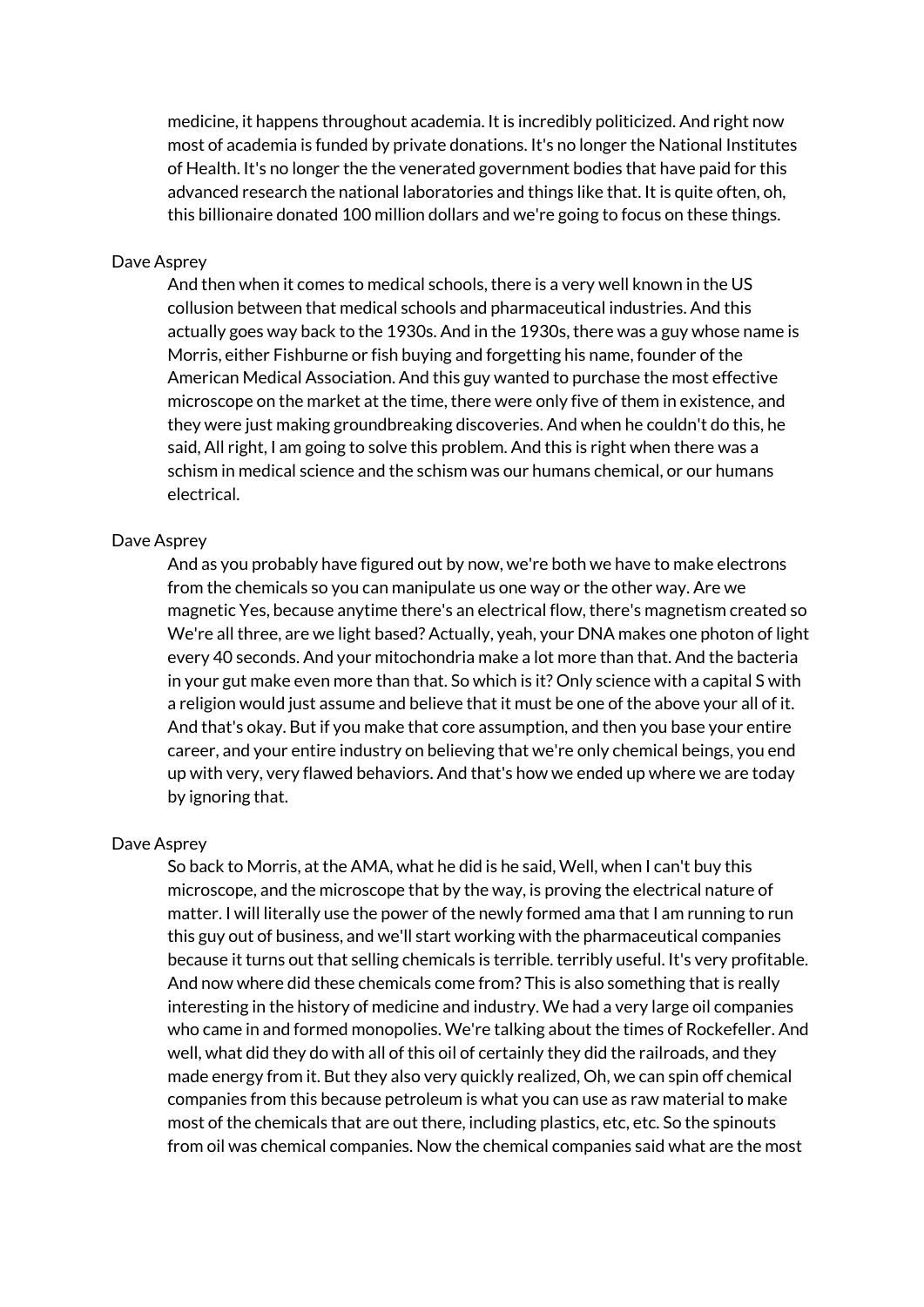valuable chemicals of all? Well, certainly pesticides and herbicides work really well. Thanks, Monsanto. I mean, Bayer,

## Dave Asprey

But it gets even worse because they said, Well, what are the most expensive chemicals even beyond that, oh, medicines, right. So it Turns out, we have this legacy of Big Oil equals big chemistry equals Big Pharma. And that's not say oil isn't useful. I really like oil, it's done a lot for the world. It's also something we need to manage, because causing pollution and other problems like that. I really like chemicals because we wouldn't be having this conversation without them. I just don't want the wrong ones in my body or my environment. And I really like drugs, because frankly, I probably would have died by now without antibiotics. On occasion, they're very, very useful. I just would like the ability to choose which ones I use and to pay a fair price for them. And the system we have set up right now, for whatever reason, is not like that. And I think it's fantastic that companies can go out there, or just individual inventors who maybe haven't started a company and they can say, Hey, I have this concoction. I believe it works. In fact, I think you should inject yourself that you should swallow it. You should stick it somewhere else, you know like transdermal skin deliver Whatever, right?I love that. And we have the whole ability to have nutrients, I formulate nutrients for bulletproof. And so we can have supplements. And we've had things like NAD, which are profound anti aging compounds, new peptides stuff I just wrote about in superhuman, where we are literally extending human lifespan with some of the stuff and guess what a lot of it's not pharmaceutical. So I love that any company can make anything and offer me the ability to stick it in on or anywhere else that they can think of. I also like it that I am allowed to say I don't want that one. Thank you very much. I didn't want your low fat, garbage propaganda. I used to weigh 300 pounds because of a low fat diet and excessive exercise and other things. I had to hack that. Thus was born the bulletproof diet, which certainly not low calorie or low fat, but hey, 10.3% body fat, I'm okay with that. So, who gets to decide?Is it me or is it someone else?I will tell you, it's me and if someone tells me I have to eat something I don't want to eat, I have to take a drug I don't want to take have to do anything else I don't want to do. There's really only one rational response to that is to say, No, thank you. And if they tell you, I'm not giving your choice, then you tell them, it's gonna really hurt to try and give that to me.

#### Harry Massey 38:58

And that brings us to the main Question at the heart of it all – why is Health Freedom so important?

## Dave Asprey 39:04

The founding fathers of the United States decided that they were going to sit down and write things like the Constitution and the Bill of Rights. Well, who are these guys? They were guys. There were no women. There were Oh, wait, they're all white guys. And they were all businesspeople and attorneys, which is why today, the US has something like 30 or 40% of the world's attorneys just are in the US. And there was only one doctor, his name is Dr. Benjamin Rush, um, who was amongst all of these business people. And he stood up and he said, How can you have a right to free speech? How can you have a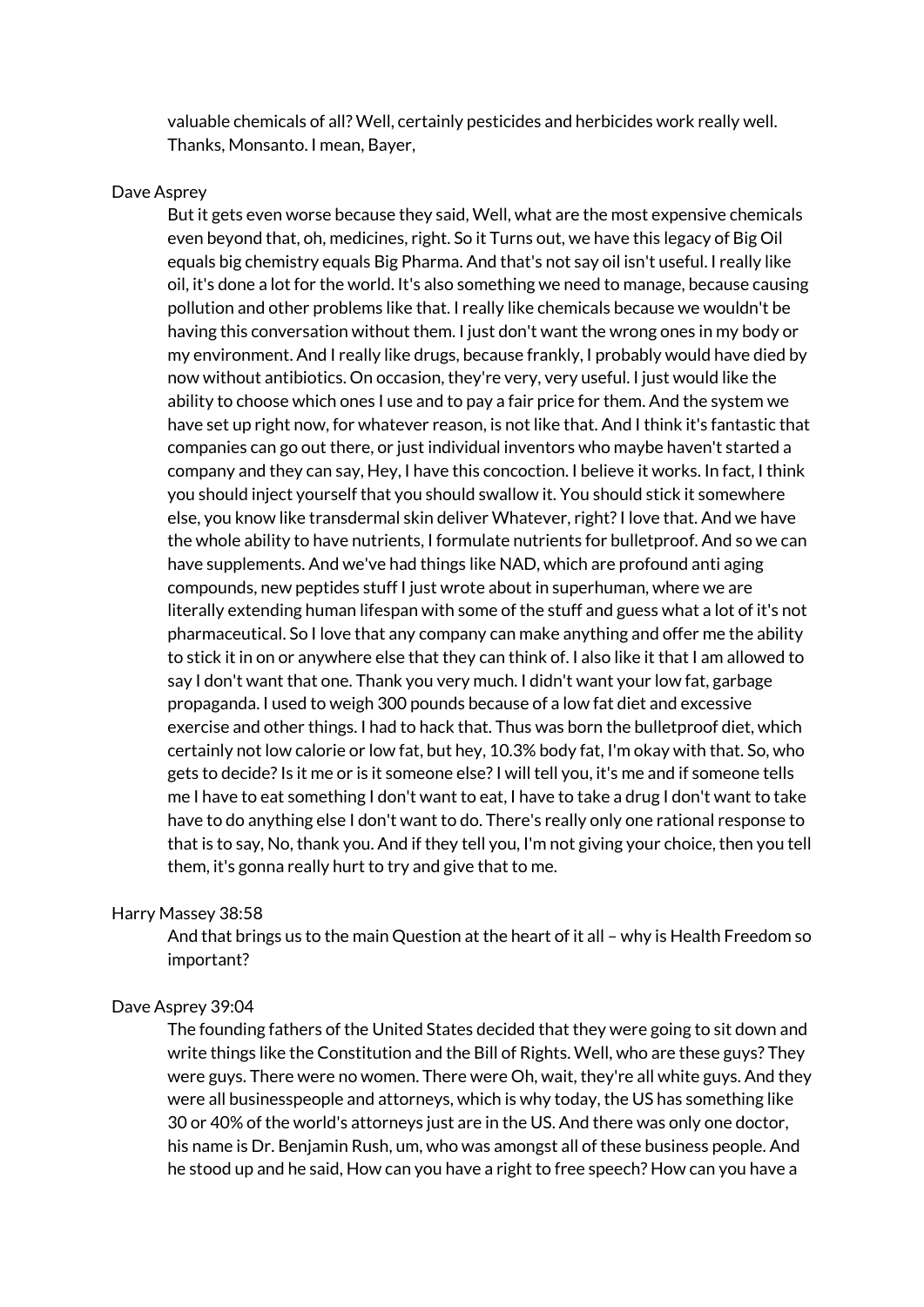right to bear arms?If you don't have a right to medical freedom, it says you get to choose what medical treatments you want, and no one else gets to choose for you. He said if we do not enshrine this right in our founding documents, it will lead to inevitable tyranny. direct quote from Benjamin Rush, by the way, I've mentioned that in my book headstrong and probably also In, in superhuman rampaging but because this is so terribly important.

## Dave Asprey

And the way that's reflected today is the fact that in the US, the large pharmaceutical companies have actually had it written into law, by the way, they are allowed to donate unlimited amounts to the government now. But after magically something like that happened, it's really a law that the US government is not allowed to negotiate drug prices. But in most other countries on the planet, the government gets in and says, Hey, you guys are completely screwing our population. But in the US, there's no protections like that whatsoever. And what's terribly important is that if you allow regulators who oftentimes are not even elected and very often are serving as the tools of enforcement for monopolies, and I don't mean in the medical industry, I'm talking about building standards. It's great to have building standards. In some cities, there's so many building standards, that you spend more money and time on those than you do building a house. house and it creates a huge amount of work and people who can charge a lot more and it's spread throughout the entire economy.

## Dave Asprey

You can find someone who's incredibly good at healing, who may have trained in the wrong country, and they are not a licensed doctor. But they can do the work and you want to pay them to do the work and you value their work. How is it ethical, legal, or at any level, okay, for anyone to step in and say that I am not allowed to pay someone to do something to my body that I want them to do. It is simply not okay. In fact, I would say it's a violation of basic human rights. Now, why is it set up that way? It's easy. It's a union. Now I'm married to a medical doctor trained at the Karolinska Institute so my best friends are doctors, doctors recommend what's going on the best. Doctors actually write recommendations on the back of my books. And so I love that there's licensing of the medical board.

## Dave Asprey

However, when it is illegal for me to see someone else, or it's illegal for me to go to a doctor who does what I want, because it's illegal for the doctor to do a certain type of treatment, because some other group with special interests that may or may not be disclosed, has said, it doesn't work, even if it does, or better yet, what's going on with the virus right now? Well, we don't know that that works. So you're not allowed to do it. You don't know that it doesn't work either, my friends because no one's tried it. So we have this weird, completely irrational situation where the regulatory powers in in charge of things or at least claiming to be in charge of things are saying, well, since nothing is proven to work, the standard of care is people get sick, we put them in the hospital, we give them IV fluids until they need a ventilator. That's actually something that's happening in hospitals right now. Now, I don't know about you, but I would prefer